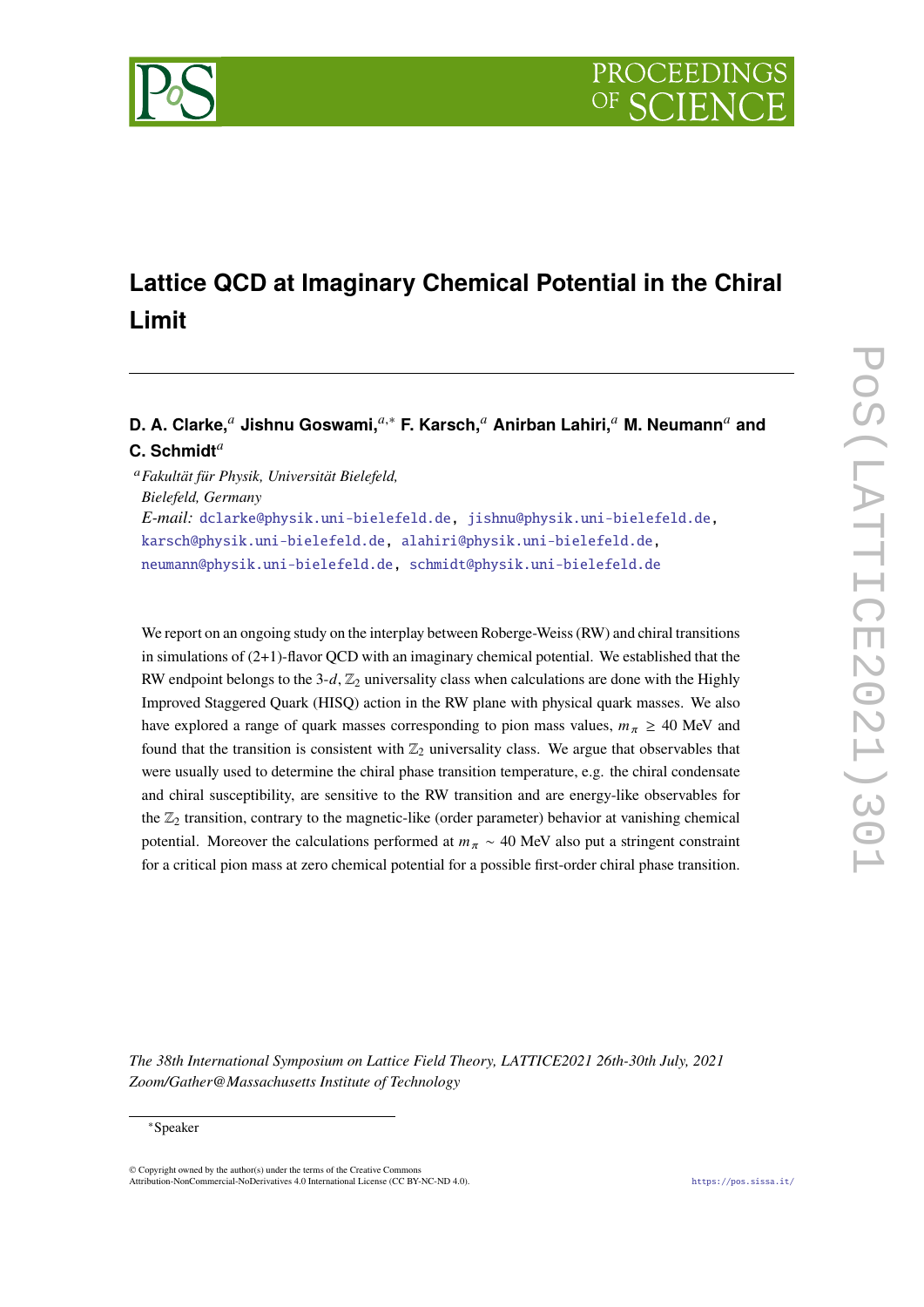# **1. Introduction**

We are exploring the phase diagram of QCD with two light, degenerate flavors  $l \equiv u = d$  and one heavier flavor  $s$ , *i.e.*  $(2 + 1)$ -flavor QCD. This phase diagram depends on the temperature  $T$ , chemical potentials  $\mu_f$  of the various quark flavors f, and their masses  $m_f$ . At  $m_l = 0$  there is a chiral phase transition, and while it was originally argued to be second-order belonging to the  $3-d$ ,  $O(4)$  universality class [\[1\]](#page-7-0), which is supported by recent lattice calculations [\[2–](#page-7-1)[4\]](#page-7-2), it is also possible that this transition is first-order; indeed finally settling the nature of the chiral transition is still an open issue.

At  $\mu_f = 0$  and physical strange quark mass  $m_s$ , in the second-order scenario, the transition is  $O(4)$  only at  $m_l = 0$  and crossover elsewhere. By contrast in the first-order scenario, an  $m_{crit}$  exists such that at  $m_l = m_{\text{crit}}$  the transition is  $\mathbb{Z}_2$ , with a first-order region for  $m_l < m_{\text{crit}}$ . In the case of three degenerate light quark flavors some evidence of this first-order region was found from coarse lattices using an unimproved staggered discretization scheme [\[5\]](#page-7-3); however this finding depends strongly on the cutoff [\[6\]](#page-7-4) and seems to disappear under more highly improved discretizations [\[7\]](#page-7-5). This also strongly suggests that the chiral phase transition in  $(2 + 1)$ -flavor QCD is second order.

The QCD partition function with a purely imaginary chemical potential  $\mu = i\mu_I$  is known to exhibit a  $\mathbb{Z}_3$  periodicity [\[8\]](#page-7-6)

$$
\mu_I/T \to \mu_I/T + 2\pi n/3,\tag{1}
$$

where  $n \in \mathbb{Z}$ . Choosing  $\mu_I$  at the center of this sector, i.e. at  $\mu_I/T = (2n + 1)\pi/3$ , is the Roberge-Weiss (RW) plane, and we denote the corresponding chemical potential  $\mu_{RW}$ . In studies where one finds a first-order region, it is also found that  $m_{\text{crit}} = m_{\text{crit}}(\mu_I)$  increases with increasing, purely imaginary chemical potential [\[9\]](#page-7-7). This  $m_{\text{crit}}$  is largest at  $m_{\text{crit}}(\mu_{\text{RW}})$ ; therefore in the context of looking out for the previously mentioned first-order region, it is useful to look out for this  $m_{\text{crit}}$  in the RW plane, which can then be used to place an upper bound on  $m_{\text{crit}}(0)$ .

Two possible phase diagrams in the  $T-\mu_I$  plane are shown schematically in Fig. [1.](#page-1-0) In the secondorder scenario, shown on the left, a transition line, corresponding to pseudo-critical behavior for

<span id="page-1-0"></span>

**Figure 1:** Two possible phase diagrams in the  $T-\mu_I$  plane at  $m_I = 0$ . In both cases the vertical line at high temperature is a first-order line at  $\mu_{RW}$ . *Left*: An O(*N*) line emerges from  $\mu_I = 0$ , terminating at a  $\mathbb{Z}_2$  point, indicated in blue. *Right*: An  $O(N)$  line emerges from  $\mu_I = 0$ , terminating again at a  $\mathbb{Z}_2$  point. This time, the transition continues as a first-order line, until terminating at a first-order triple point, indicated in red.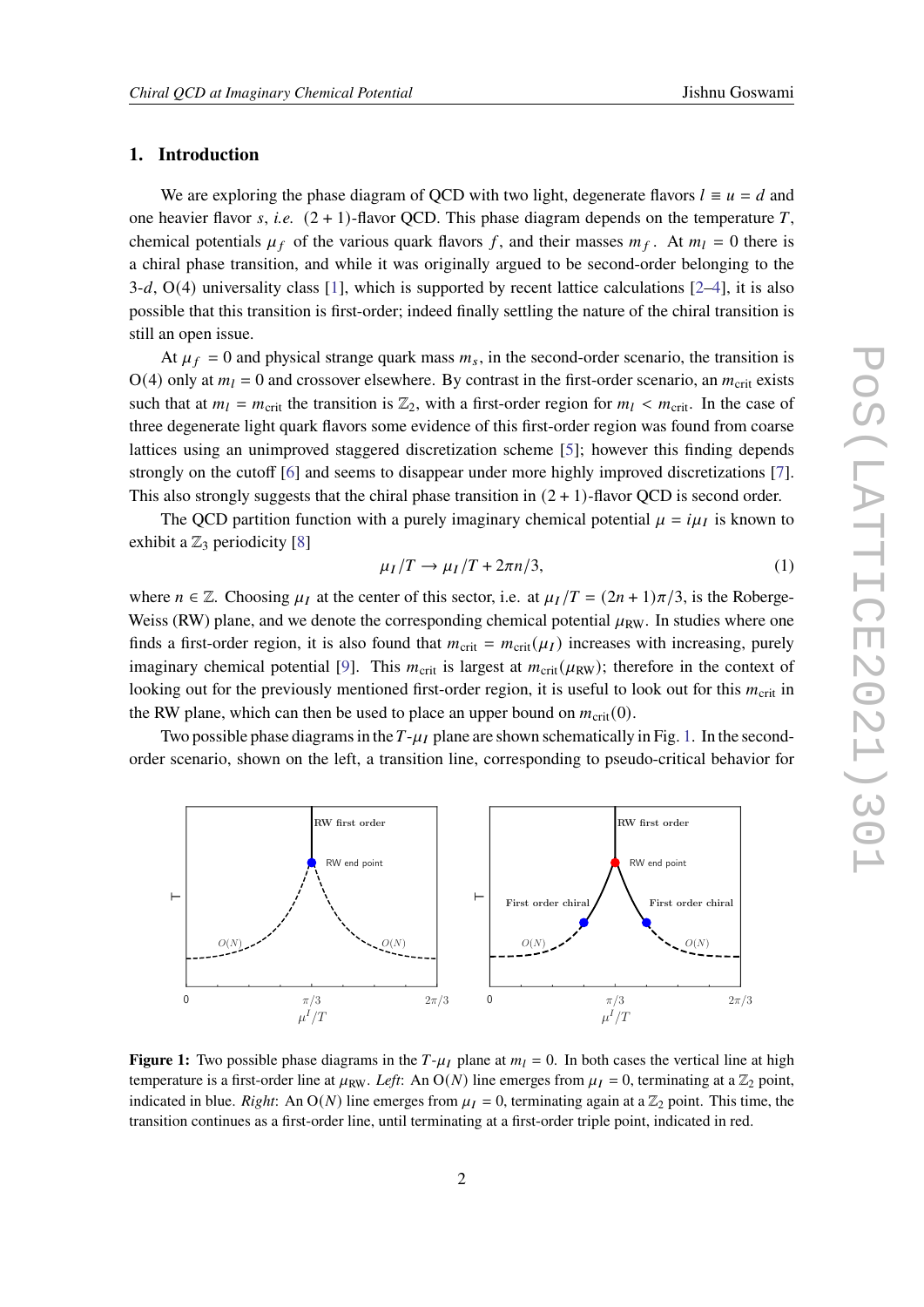any non-zero value of the light quark masses and a phase transition in the  $O(N)$  universality class for vanishing light quark masses, starts at  $\mu_I = 0$  and terminates at a  $\mathbb{Z}_2$  end point on the RW plane. By contrast in the first-order scenario, the RW endpoint must be first-order triple; a possible way this could happen is shown on the right. In this case the line of first order phase transitions emerging from the triple-point corresponds to genuine first order chiral phase transitions and with decreasing quark mass values this region in parameter space could extend all the way down to  $\mu_I = 0$ .

These proceedings give the current status of our ongoing work [\[10,](#page-7-8) [11\]](#page-7-9) investigating these aspects of the chiral transition from the perspective of the RW plane.

### **2. Renormalization group setup**

Roberge and Weiss argued that the QCD partition function at imaginary chemical potential is symmetric in  $\mu_I$  about  $\mu_{RW}$  [\[8\]](#page-7-6). This corresponds to a  $\mathbb{Z}_2$  symmetry that may spontaneously break above a critical temperature  $T_{RW}$ . We define the physical lattice volume  $V = (N_{\sigma}^3 a)$  and the temperature  $T = 1/(N_{\tau}a)$ , where a is the lattice spacing. The Polyakov loop on an  $N_{\sigma}^3 \times N_{\tau}$  lattice is given by

$$
P = \frac{1}{3N_{\sigma}^3} \sum_{\vec{x}} \text{tr} \prod_{\tau} U_4(\vec{x}, \tau) \tag{2}
$$

The imaginary part of P changes sign under  $U \to U^{\dagger}$ , while the QCD action remains unchanged; hence  $\langle \text{Im } P \rangle$  can be used as an order parameter for the RW transition at  $T = T_{RW}$  and  $\mu_I = \mu_{RW}$ . In an effective Hamiltonian written near this critical endpoint, Im  $P$  couples to the symmetry-breaking field  $h = \mu_I - \mu_{RW}$ . Observables that respect the symmetry will couple to the reduced temperature  $t \equiv (T - T_{\rm RW})/T_{\rm RW}.$ 

If this RW endpoint belongs to the 3-d,  $\mathbb{Z}_2$  universality class, then in a neighborhood of this point, the logarithm of the partition function can be expressed as

<span id="page-2-0"></span>
$$
f \sim b^{-3} f_{s}(b^{1/\nu} t/t_0, b^{\beta \delta/\nu} h/h_0, b^{-1} N_{\sigma}/l_0) + \text{reg.}
$$
 (3)

The first term indicates the singular contribution, written in terms of the scale factor  $b$ , universal critical exponents  $\beta$ ,  $\delta$ , and  $\nu$ , and non-universal scale parameters  $t_0$ ,  $h_0$ , and  $l_0$  as well as  $T_{RW}$ . The second term indicates regular contributions, which can be written as a Taylor series in  $t$ ,  $h$ , and  $N_{\sigma}$ .

In this study, we examine (2+1)-flavor QCD on the RW plane, i.e. for  $h = 0$ . Since  $\langle \text{Im } P \rangle$ vanishes at  $h = 0$  for all T in a finite volume, one may take as order parameter and corresponding susceptibility

$$
M \equiv \langle |\operatorname{Im} P| \rangle \quad \text{and} \quad \chi_M \equiv N_{\sigma}^3 \left( \langle |\operatorname{Im} P|^2 \rangle - \langle |\operatorname{Im} P| \rangle^2 \right). \tag{4}
$$

Furthermore since  $h = 0$ , if we set  $b = N_{\sigma}/l_0$ , eq. [\(3\)](#page-2-0) simplifies, and one can derive the scaling behavior

<span id="page-2-1"></span>
$$
M(T, V) = AN_{\sigma}^{-\beta/\nu} f_{G,L}(z_f) + \text{reg.},
$$
  
\n
$$
\chi_M(T, V) = A^2 N_{\sigma}^{\gamma/\nu} f_{\chi,L}(z_f) + \text{reg.},
$$
\n(5)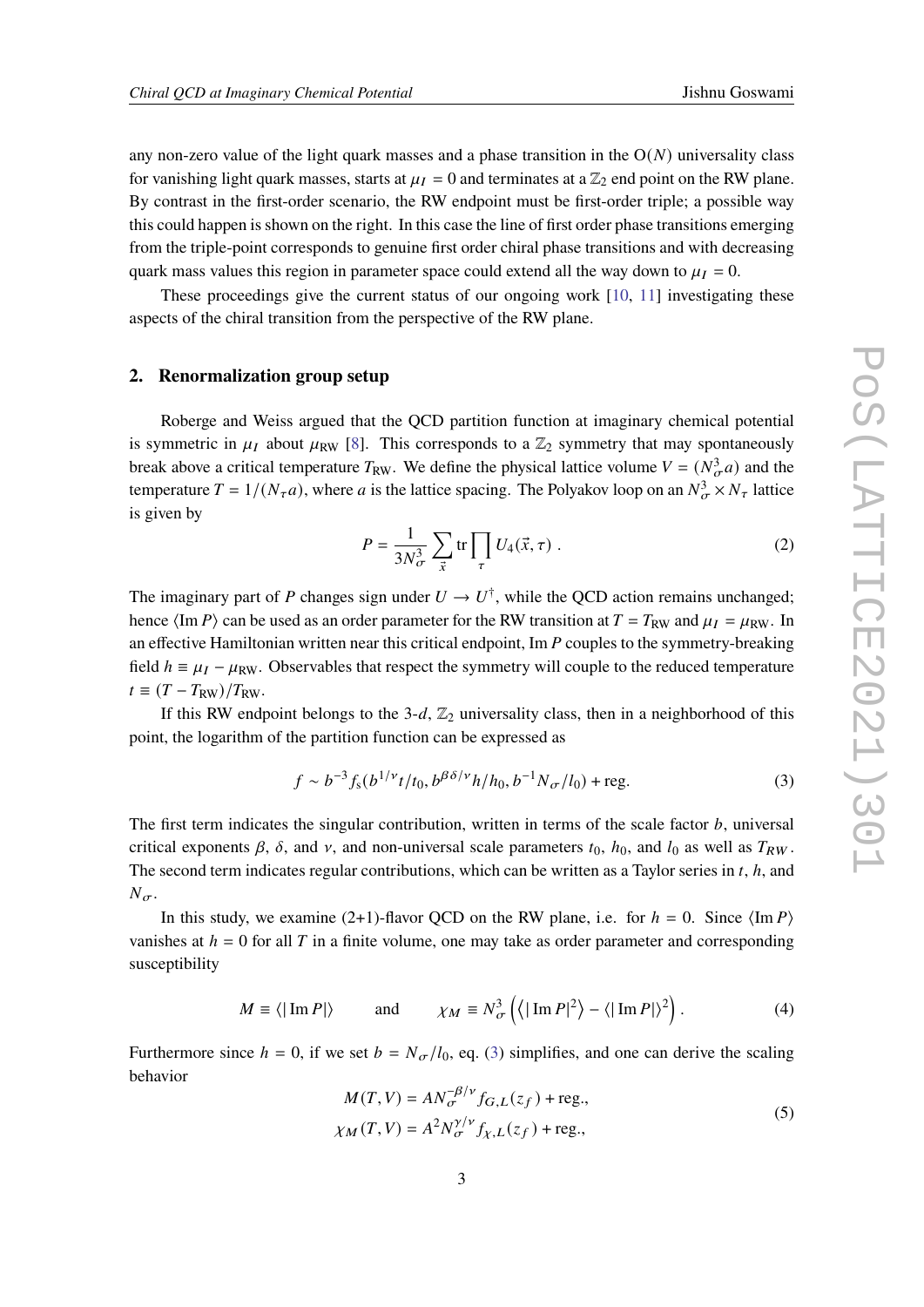where  $f_{G,L}$  and  $f_{\chi,L}$  are finite size scaling functions for the order parameter and susceptibility [\[12\]](#page-8-0) that depend on the finite size scaling variable<sup>[1](#page-3-0)</sup>  $z_f = z_0 N_{\sigma}^{1/\nu}$  and  $\gamma$  is another critical exponent. In addition, we calculate the Binder cumulant [\[13\]](#page-8-1)

<span id="page-3-3"></span>
$$
B_4 \equiv \frac{\langle \operatorname{Im} P^4 \rangle}{\langle \operatorname{Im} P^2 \rangle^2},\tag{6}
$$

which, near the critical point, is just a ratio  $f_B$  of scaling functions,

$$
B_4(T, V) = f_B(z_f) + \text{reg.}
$$
\n<sup>(7)</sup>

In the chiral limit, a chiral phase transition occurs for all  $\mu_I$ . To probe this transition, one can use the renormalization-group-invariant order parameter,

<span id="page-3-1"></span>
$$
\Delta_{ls} = \frac{2}{f_K^4} \left( m_s \left\langle \bar{\psi}\psi \right\rangle_l - m_l \left\langle \bar{\psi}\psi \right\rangle_s \right),\tag{8}
$$

where  $f_K$  is the kaon decay constant, the chiral condensate for quark flavor f is

$$
\left\langle \bar{\psi}\psi \right\rangle_f = \frac{1}{4N_{\sigma}^3 N_{\tau}} \left\langle \text{tr } M_f^{-1} \right\rangle,\tag{9}
$$

and  $M_f$  is the corresponding staggered fermion matrix. A chiral pseudocritical temperature  $T_{pc}$ at nonzero  $m_l$  is defined by the peak as a function of T in the disconnected part of the chiral susceptibility

<span id="page-3-2"></span>
$$
\chi^{\text{disc}} = \frac{m_s^2}{4N_{\sigma}^3 N_{\tau} f_K^4} \left( \left\langle (\text{tr } M_l^{-1})^2 \right\rangle - \left\langle \text{tr } M_l^{-1} \right\rangle^2 \right). \tag{10}
$$

This is only a part of the total chiral susceptibility; nevertheless peaks as a function of temperature for  $\chi^{\text{disc}}$  and the total susceptibility will coincide in the chiral limit.

In a neighborhood of  $T_{RW}$ , the observables in eq. [\(8\)](#page-3-1) and [\(10\)](#page-3-2) will be affected by the RW transition. The chiral condensate and susceptibility are even under  $U \rightarrow U^{\dagger}$  and are thus expected to scale as an energy density and specific heat, respectively. Similarly  $m_l > 0$  does not break the  $\mathbb{Z}_2$  symmetry corresponding to the RW transition, and is therefore an energy-like coupling. In particular this leads to the expectation that  $\chi^{\text{disc}}$  will diverge in the infinite volume limit as

<span id="page-3-4"></span>
$$
\chi^{\text{disc}}(T, V) \sim N_{\sigma}^{\alpha/\nu} f_{f, L}^{\prime\prime}(z_f),\tag{11}
$$

where  $\alpha = 2 - dv$  is another 3-d,  $\mathbb{Z}_2$  critical exponent and primes indicate derivatives w. r. t.  $z_f$ .

# **3. Computational setup**

We perform our calculations using  $(2 + 1)$ -flavor QCD with HISQ fermions and the tree-level improved Symanzik gauge action. We keep  $m_s$  fixed to its physical value and vary  $m_l$  between  $m_l = m_s/27$  to  $m_s/320$ , which corresponds to a Goldstone pion mass between 135 and 40 MeV. All lattices have  $N_{\tau} = 4$  and a finite imaginary chemical potential  $\mu/T = \pi/3$  for all quark flavors, i.e. we work on the first RW-plane. A summary of simulation parameters is given in Table 1 of Ref. [\[11\]](#page-7-9). We set the scale at finite lattice spacing using the parameterization of the line of constant physics given in Ref. [\[14,](#page-8-2) [15\]](#page-8-3).

<span id="page-3-0"></span><sup>&</sup>lt;sup>1</sup>We choose  $l_0 = 1$ , so  $z_0 = 1/t_0$ .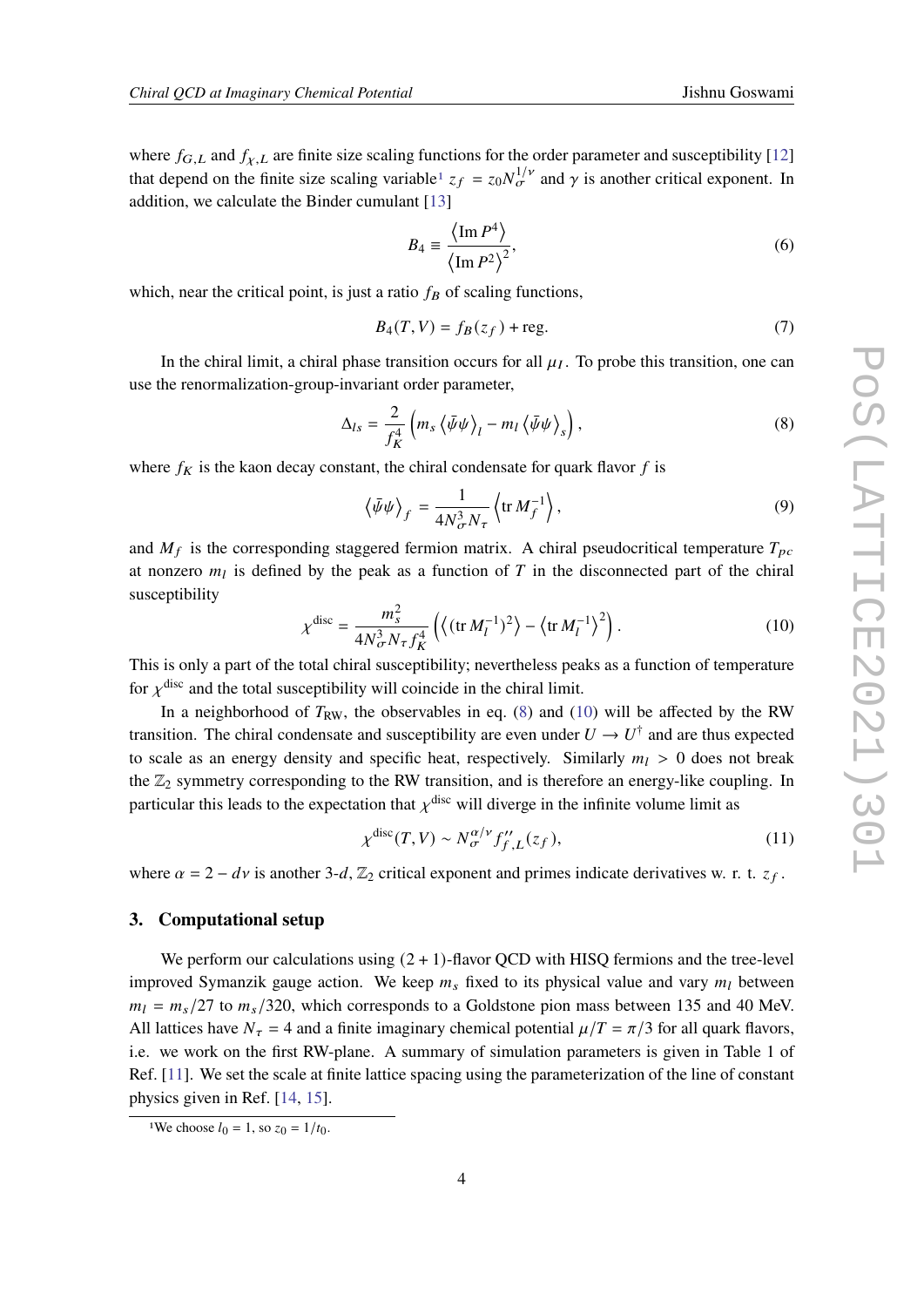<span id="page-4-1"></span>

**Figure 2:** Plots of finite size scaling functions for  $M$  (upper row) and  $\chi_M$  (lower row). From left to right, columns give results for light quark masses  $m_s/27$ ,  $m_s/160$ , and  $m_s/320$ . We subtract from  $\chi_M$  the regular contribution, then data for both M and  $\chi_M$  are re-scaled according to eq. [\(13\)](#page-4-0) to isolate the scaling functions. Black, solid lines are the universal scaling functions obtained from  $3-d$  improved Ising model calculations.

<span id="page-4-2"></span>

| m <sub>1</sub> |            | $T_{\rm RW}$ [MeV]      | z <sub>0</sub> | $a_0$     | $a_1$    | $\chi^2$ /d.o.f. |
|----------------|------------|-------------------------|----------------|-----------|----------|------------------|
| $m_s/27$       | 0.1047(12) | 201.05(93)              | $-1.126(33)$   | 0.072(22) | 2.00(31) | 2.46             |
| $m_s/160$      | 0.0947(13) | $195.80(11) -1.073(35)$ |                | 0.107(25) | 2.11(44) | 1.60             |
| $m_s/320$      | 0.0928(16) | $194.97(17) -1.026(30)$ |                | 0.145(34) | 2.12(49) | 1.70             |

**Table 1:** Summary of fit parameter results for the joint fit given by eq. [\(13\)](#page-4-0). Temperature ranges for the fits in MeV are [191, 213], [186, 206], and [181, 202] for  $m_s/27$ ,  $m_s/160$ , and  $m_s/320$ , respectively.

# **4. Results**

For the critical exponents  $\alpha$ ,  $\beta$ ,  $\gamma$ , and  $\nu$  we use [\[16\]](#page-8-4)

$$
\alpha = 0.1088
$$
,  $\beta = 0.3258$ ,  $\gamma = 1.2396$ , and  $\gamma = 0.6304$ . (12)

Following the scaling behavior eq. [\(5\)](#page-2-1) and eq. [\(6\)](#page-3-3), we employ for  $M$ ,  $\chi_M$ , and  $B_4$  the ansätze

<span id="page-4-0"></span>
$$
M = AN_{\sigma}^{-\beta/\nu} f_{G,L}(z_f) ,
$$
  
\n
$$
\chi_M = A^2 N_{\sigma}^{\gamma/\nu} f_{\chi,L}(z_f) + a_0 + a_1 t ,
$$
  
\n
$$
B_4 = f_B(z) .
$$
\n(13)

We have included the leading regular corrections for  $\chi_M$  that respect the  $\mathbb{Z}_2$  symmetry. This ansatz then corresponds to a five-parameter fit in the non-universal parameters A,  $T_{RW}$ , and  $z_0$  as well as the leading regular coefficients  $a_0$  and  $a_1$ . We perform first a joint fit for the scaling functions  $f_{G,L}$ and  $f_{\chi,L}$ . The results for  $z_0$  and  $T_{RW}$  are then plugged into  $f_B$ , which serves as a consistency check. All fits use  $N_{\sigma} \ge 24$  to reduce the effects of regular terms and corrections-to-scaling, and we use a temperature range approximately  $T_{RW} \pm 10$  MeV.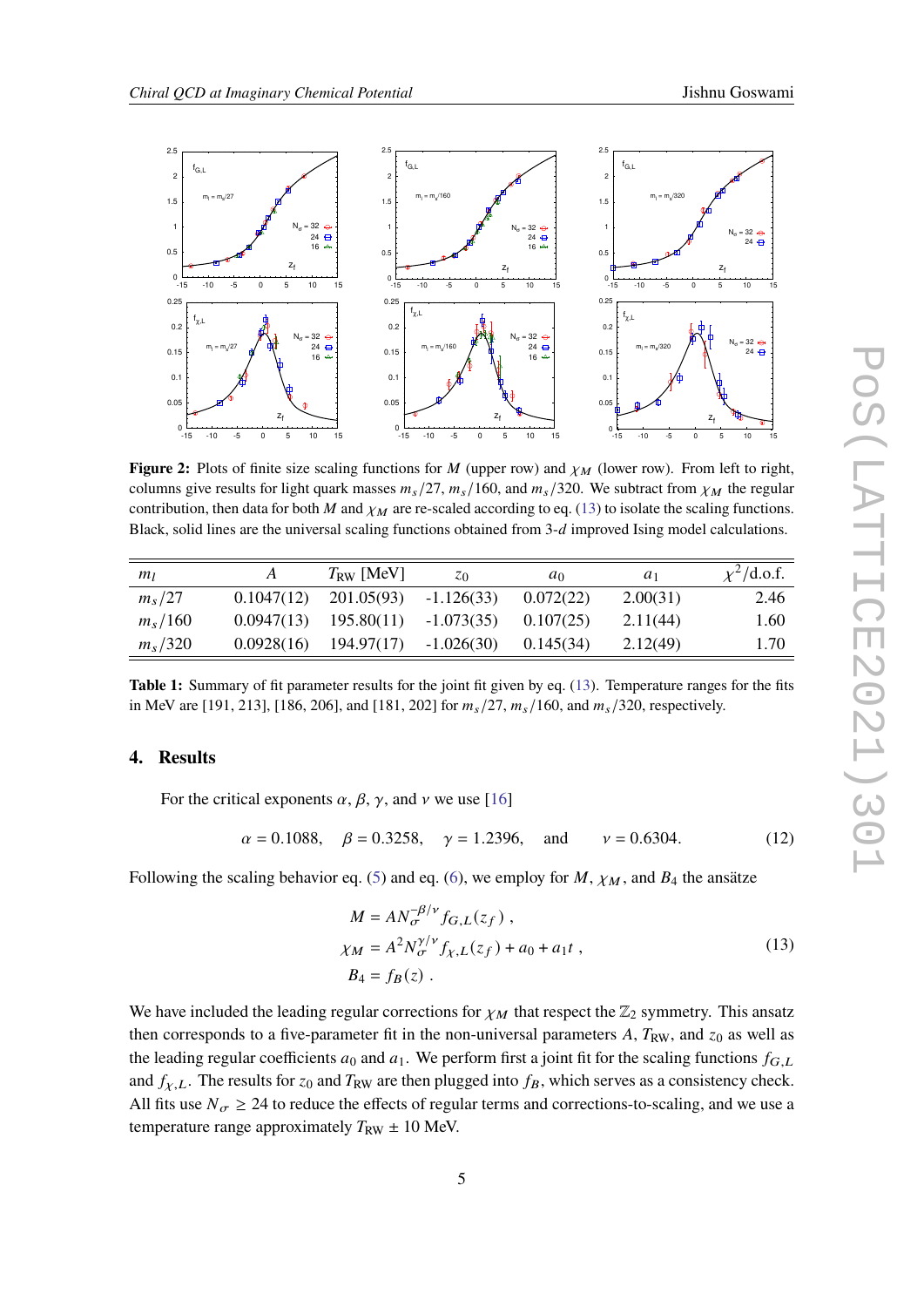<span id="page-5-0"></span>

**Figure 3:** Finite size scaling plots for  $B_4$  for  $m_s/27$  (left) and  $m_s/160$  (right).

<span id="page-5-1"></span>

**Figure 4:** Finite size scaling plots for re-scaled M and  $\chi_M$  at fixed  $N_{\sigma} = 24$  for different  $m_l$ . The universal scaling function is displayed as a black curve.

In Fig. [2](#page-4-1) we show the results of our finite size scaling fits plotted against the finite size scaling variable  $z_f$ . The top row shows fits for the  $f_{G,L}$  and the bottom row shows fits for  $f_{\chi,L}$ , and each column shows the result for the fits at different quark masses. We subtract the regular part from the  $\chi_M$  data, then re-scale both M and  $\chi_M$  to represent only the universal part as defined in eq. [\(13\)](#page-4-0). The universal functions are based on an improved  $3-d$  Ising model calculation and indicated by the solid, black curves. Results for fit parameters are given in Table [1.](#page-4-2)  $T_{RW}$  exhibits a statistically significant dependence on  $m_l$ , decreasing with decreasing  $m_l$ . In Fig. [2](#page-4-1) we see good agreement with the 3-d,  $\mathbb{Z}_2$  expectation and no evidence of a first-order transition down to  $m_l = m_s/320$ . Fit results for  $B_4$  are shown in Fig. [3.](#page-5-0) The fits fall near the data, serving as a consistency check.

Results for the re-scaled M and  $\chi_M$  at fixed  $N_{\sigma} = 24$  down to  $m_l = m_s/320$  are shown in Fig. [4.](#page-5-1)  $\mathbb{Z}_2$  scaling fits are shown as black curves. As can be seen in these plots, the data are consistent with the 3-d,  $\mathbb{Z}_2$  scaling functions down to  $m_l = m_s/320$ , showing no evidence for first-order behavior even at our smallest pion mass at approximately 40 MeV. Our results are consistent with the findings of ref. [\[17\]](#page-8-5).

### **4.1 Interplay between RW and chiral transition**

Finally we turn to the sensitivity of chiral observables to the RW transition. In Fig. [5](#page-6-0) (left) we show  $\chi^{\text{disc}}$  at  $m_l = m_s/160$ . Instead of a slight decrease of peak height with increasing  $N_{\sigma}$ , which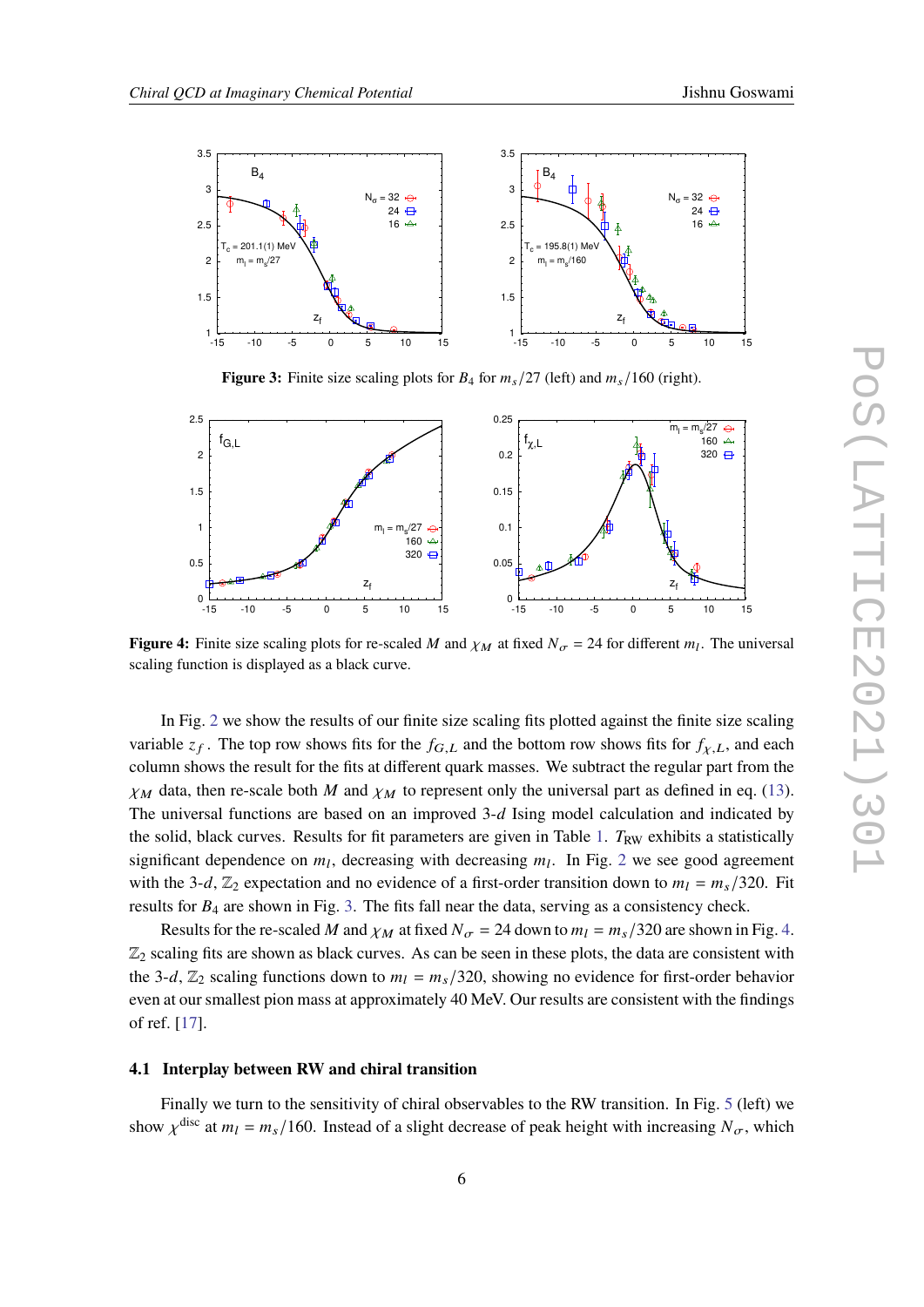<span id="page-6-1"></span>

| $m_l/m_s$ | $T_{\text{infl.}}^{\Delta_{ls}}$ [MeV] | $T^{\chi^{\mathrm{disc}}}$<br>[MeV]<br>peak |
|-----------|----------------------------------------|---------------------------------------------|
| 1/27      | 202.6(7)                               | 202.6(2)                                    |
| 1/160     | 196.7(6)                               | 197.3(2)                                    |
| 1/320     | 195.9(7)                               | 194.6(6)                                    |

**Table 2:** Chiral pseudocritical temperatures as determined by the location of the inflection point in  $\Delta_{ls}$  and peak in  $\chi^{\text{disc}}$  for the largest available volume  $N_{\sigma} = 32$ .

<span id="page-6-0"></span>

**Figure 5:** Interplay between RW transition and chiral transition. Left: Dependence of  $\chi^{\text{disc}}$  on  $N_{\sigma}$  at  $m_l = m_s/160$  $m_l = m_s/160$  $m_l = m_s/160$ . *Right:*  $T_{RW}$  from Table 1 and  $T_{pc}$  coming from the inflection point in  $\Delta_{ls}$  and the peak in  $\chi^{disc}$ against  $m_l$ .

is what one would expect from  $O(N)$  models, there is instead an increase with  $N_{\sigma}$ , which is what one expects from eq. [\(11\)](#page-3-4) in the vicinity of a critical point controlled by the 3-d,  $\mathbb{Z}_2$  universality class. In Fig. [5](#page-6-0) (right) we show the  $T_{RW}$  obtained from fitting the  $\mathbb{Z}_2$  scaling functions as listed in Table [1](#page-4-2) along with pseudocritical temperatures extracted using the  $\Delta_{ls}$  inflection point and the  $\chi^{\text{disc}}$  peak at our largest available volume  $N_{\sigma} = 32$  given in Table [2.](#page-6-1) There is a clear separation of temperatures at our largest  $m_l$ , but at the smallest  $m_l$  they are statistically compatible. This may hint that the RW and chiral transitions coincide. In that case, a larger symmetry group and universality class would be relevant.

# **5. Summary and outlook**

The RW endpoint appears consistent with the 3-d,  $\mathbb{Z}_2$  universality class down to  $m_{\pi} \approx 40$  MeV, and calculations at imaginary  $\mu$  set an upper bound  $m_{\text{crit}} \leq 40$  MeV also for a possible regime of first-order transitions in (2+1)-flavor QCD at vanishing chemical potential. The  $O(N)$  and  $\mathbb{Z}_2$ transitions may coincide in the chiral limit, resulting in a universality class different from both  $\mathbb{Z}_2$ and  $O(N)$ .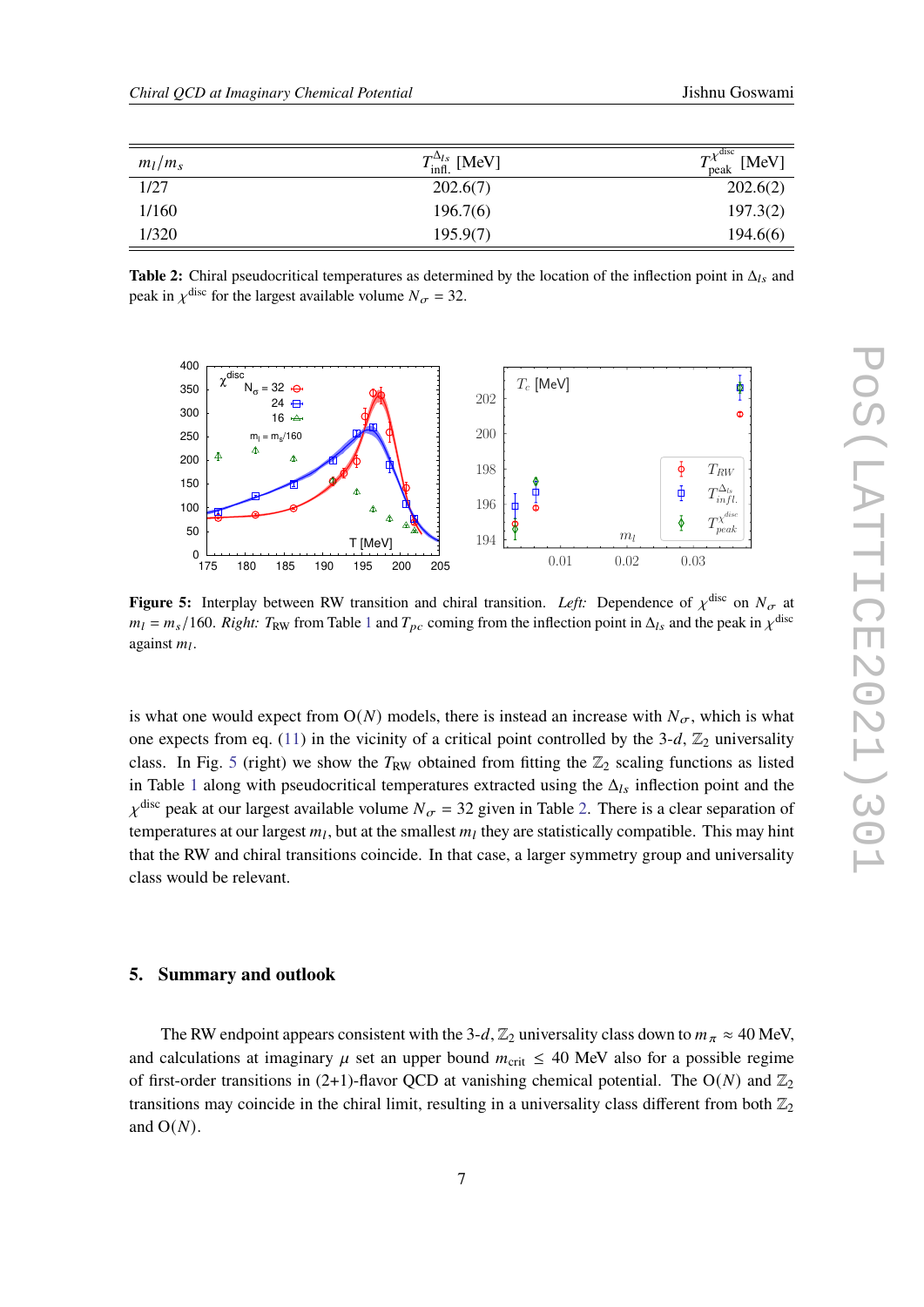# **Acknowledgements**

This work was supported in part through Contract No. DE-SC001270 with the U.S. Department of Energy, the Deutsche Forschungsgemeinschaft (DFG) through the CRC-TR 211 "Strong-interaction matter under extreme conditions", grant number 315477589-TRR 211, grant 05P18PBCA1 of the German Bundesministerium für Bildung und Forschung and the grant 283286 of the European Union.

# **References**

- <span id="page-7-0"></span>[1] R. D. Pisarski and F. Wilczek, *Remarks on the chiral phase transition in chromodynamics*, *[Phys. Rev. D](https://doi.org/doi/10.1103/PhysRevD.29.338)* **29** (1984) 338.
- <span id="page-7-1"></span>[2] H.-T. Ding et al. [HotQCD collaboration], *Chiral phase transition temperature in (2+1)-flavor QCD*, *[Phys. Rev. Lett.](https://doi.org/10.1103/PhysRevLett.123.062002)* **123** (2019) 062002 [[1903.04801](https://arxiv.org/abs/1903.04801)].
- [3] D. A. Clarke, O. Kaczmarek, A. Lahiri and M. Sarkar, *Sensitivity of the Polyakov loop to chiral symmetry restoration*, *[Acta Phys. Polon. Supp.](https://doi.org/10.5506/APHYSPOLBSUPP.14.311)* **14** (2021) 311 [[2010.15825](https://arxiv.org/abs/2010.15825)].
- <span id="page-7-2"></span>[4] D. A. Clarke, O. Kaczmarek, F. Karsch, A. Lahiri and M. Sarkar, *Sensitivity of the Polyakov loop and related observables to chiral symmetry restoration*, *[Phys. Rev. D](https://doi.org/10.1103/PhysRevD.103.L011501)* **103** (2021) [L011501](https://doi.org/10.1103/PhysRevD.103.L011501) [[2008.11678](https://arxiv.org/abs/2008.11678)].
- <span id="page-7-3"></span>[5] F. Karsch, E. Laermann and C. Schmidt, *The chiral critical point in three-flavor QCD*, *[Phys.](https://doi.org/10.1016/S0370-2693(01)01114-5) Lett. B* **520** [\(2001\) 41](https://doi.org/10.1016/S0370-2693(01)01114-5) [[hep-lat/0107020](https://arxiv.org/abs/hep-lat/0107020)].
- <span id="page-7-4"></span>[6] F. Cuteri, O. Philipsen and A. Sciarra, *On the order of the QCD chiral phase transition for different numbers of quark flavours*, *JHEP* **11** [\(2021\) 141](https://doi.org/10.1007/JHEP11(2021)141) [[2107.12739](https://arxiv.org/abs/2107.12739)].
- <span id="page-7-5"></span>[7] A. Bazavov, H.-T. Ding, P. Hegde, F. Karsch, E. Laermann, S. Mukherjee et al., *Chiral phase structure of three flavor QCD at vanishing baryon number density*, *[Phys. Rev. D](https://doi.org/10.1103/PhysRevD.95.074505)* **95** (2017) [074505](https://doi.org/10.1103/PhysRevD.95.074505) [[1701.03548](https://arxiv.org/abs/1701.03548)].
- <span id="page-7-6"></span>[8] A. Roberge and N. Weiss, *Gauge theories with imaginary chemical potential and the phases of QCD*, *[Nuclear Physics B](https://doi.org/10.1016/0550-3213(86)90582-1)* **275** (1986) 734.
- <span id="page-7-7"></span>[9] C. Bonati, P. de Forcrand, M. D'Elia, O. Philipsen and F. Sanfilippo, *Chiral phase transition in two-flavor QCD from an imaginary chemical potential*, *Phys. Rev. D* **90** [\(2014\) 074030](https://doi.org/10.1103/PhysRevD.90.074030) [[1408.5086](https://arxiv.org/abs/1408.5086)].
- <span id="page-7-8"></span>[10] J. Goswami, F. Karsch, A. Lahiri and C. Schmidt, *QCD phase diagram for finite imaginary chemical potential with HISQ fermions*, *[PoS\(LATTICE2018\)](https://doi.org/10.22323/1.334.0162)* (2018) 162 [[1811.02494](https://arxiv.org/abs/1811.02494)].
- <span id="page-7-9"></span>[11] J. Goswami, F. Karsch, A. Lahiri, M. Neumann and C. Schmidt, *Critical end points in (2+1)-flavor QCD with imaginary chemical potential*, *[PoS\(CORFU2018\)](https://doi.org/10.22323/1.347.0162)* (2019) 162 [[1905.03625](https://arxiv.org/abs/1905.03625)].